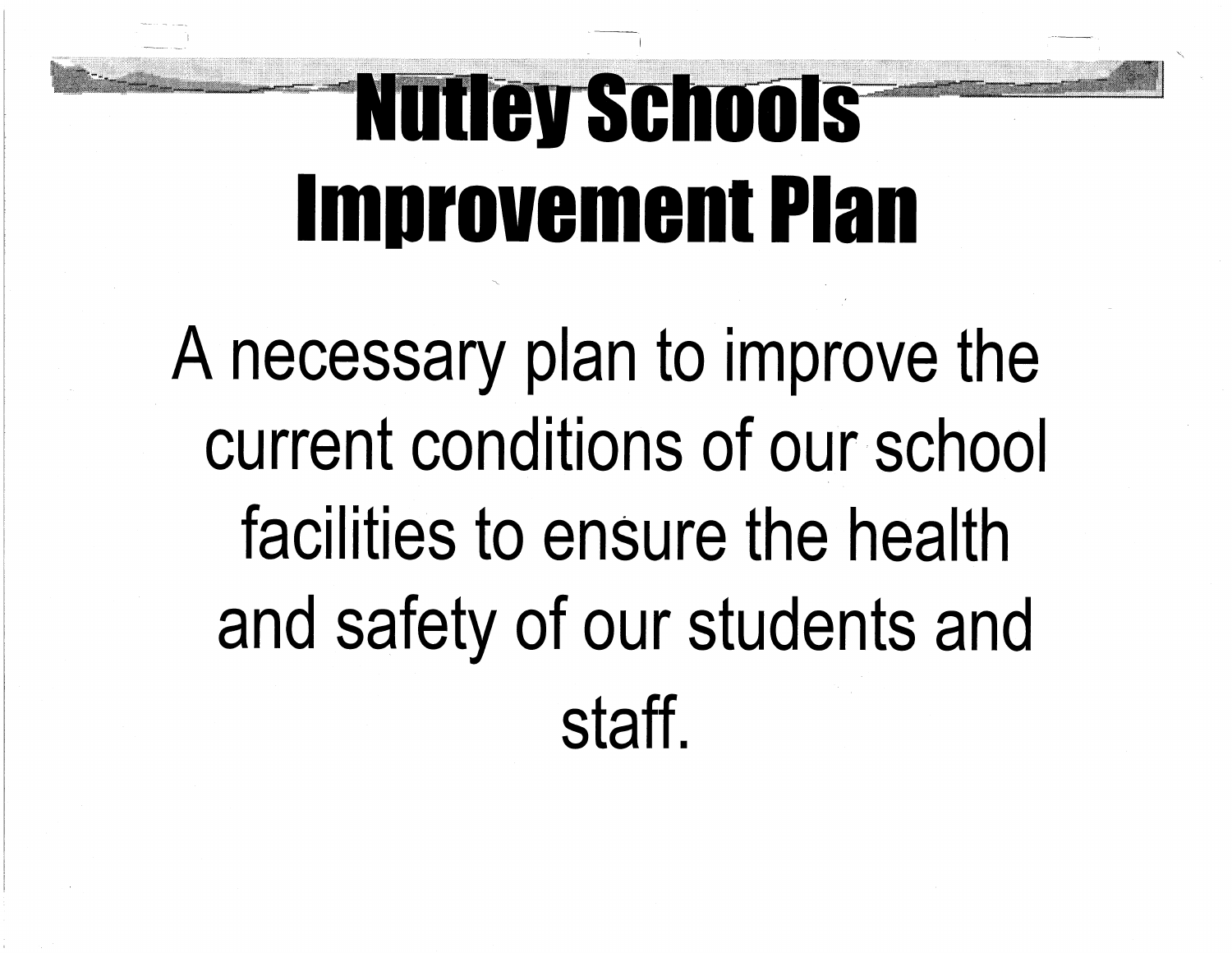- - ~ j:

Scope of work: ■Roofs ■ Exterior skin/brick restoration  $\blacksquare$  New vinyl windows ■ Security systems (swipe cards & cameras) **E** New boilers and unit vents  $\blacksquare$  New gymnasium at spring garden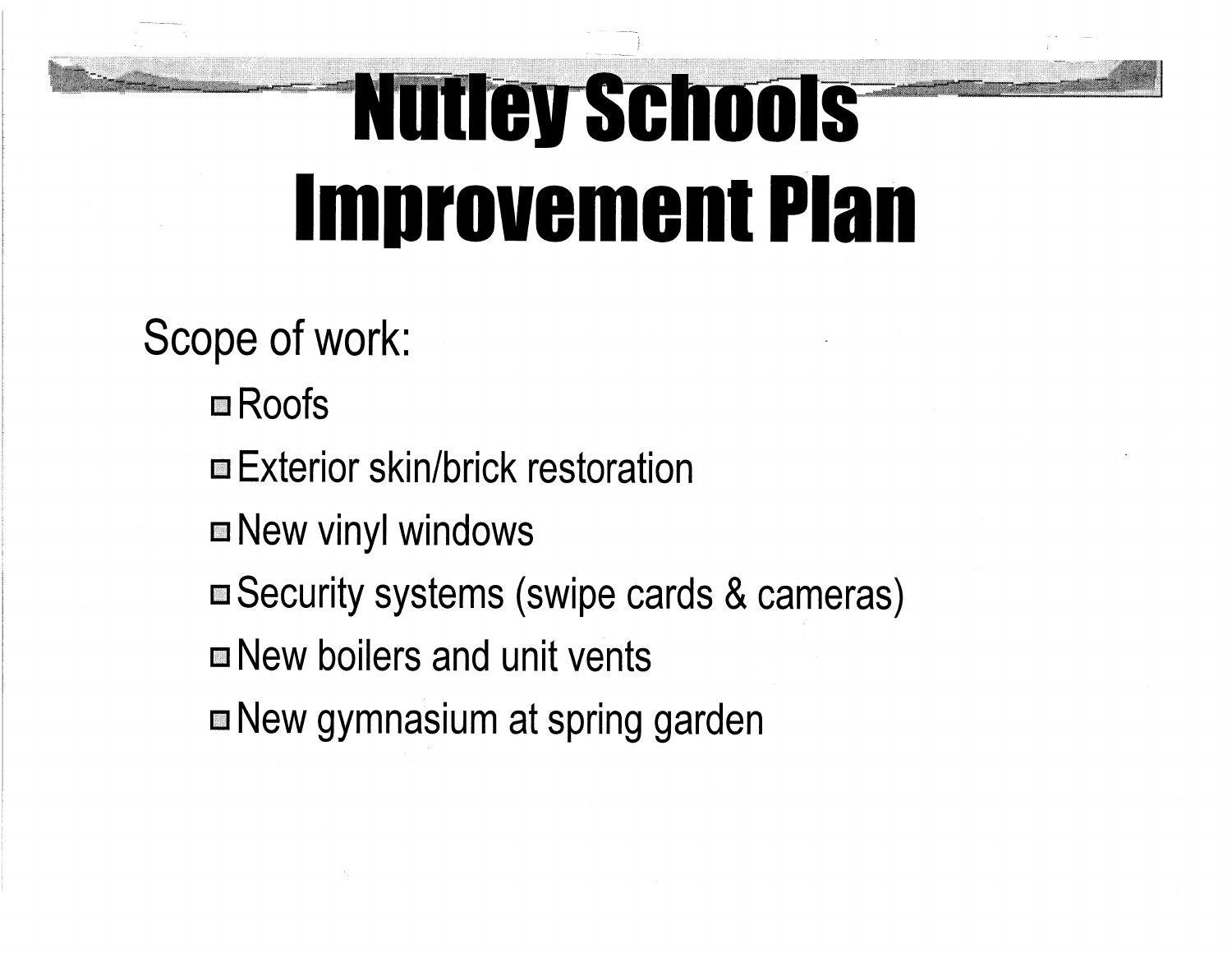Scope of work: (continued) ■ New elevator at Spring Garden  $\blacksquare$  Air conditioning in the high school auditorium ■ Hazardous materials abatement  $\blacksquare$  Bathroom renovations No additions Only health & safety concerns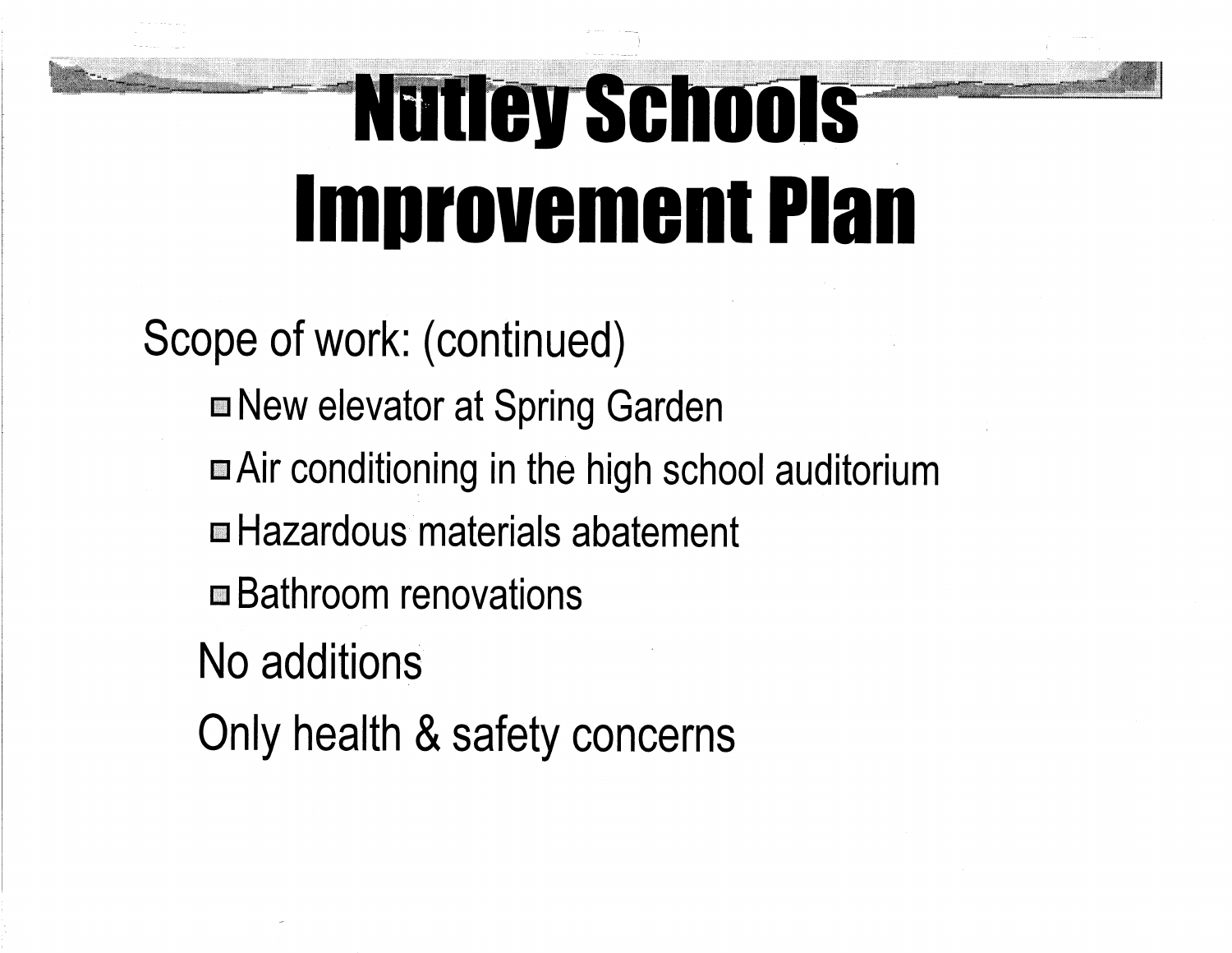Affected buildings include: ■ Radcliffe Elementary School \$3,400,000 ■ Yantacaw Elementary School \$5,530,000 ■ Washington Elementary School \$7,600,000 ■ Lincoln Elementary School \$5,530,000 ■ Spring Garden Elementary School \$7,700,000 ■ Nutley High School \$8,740,000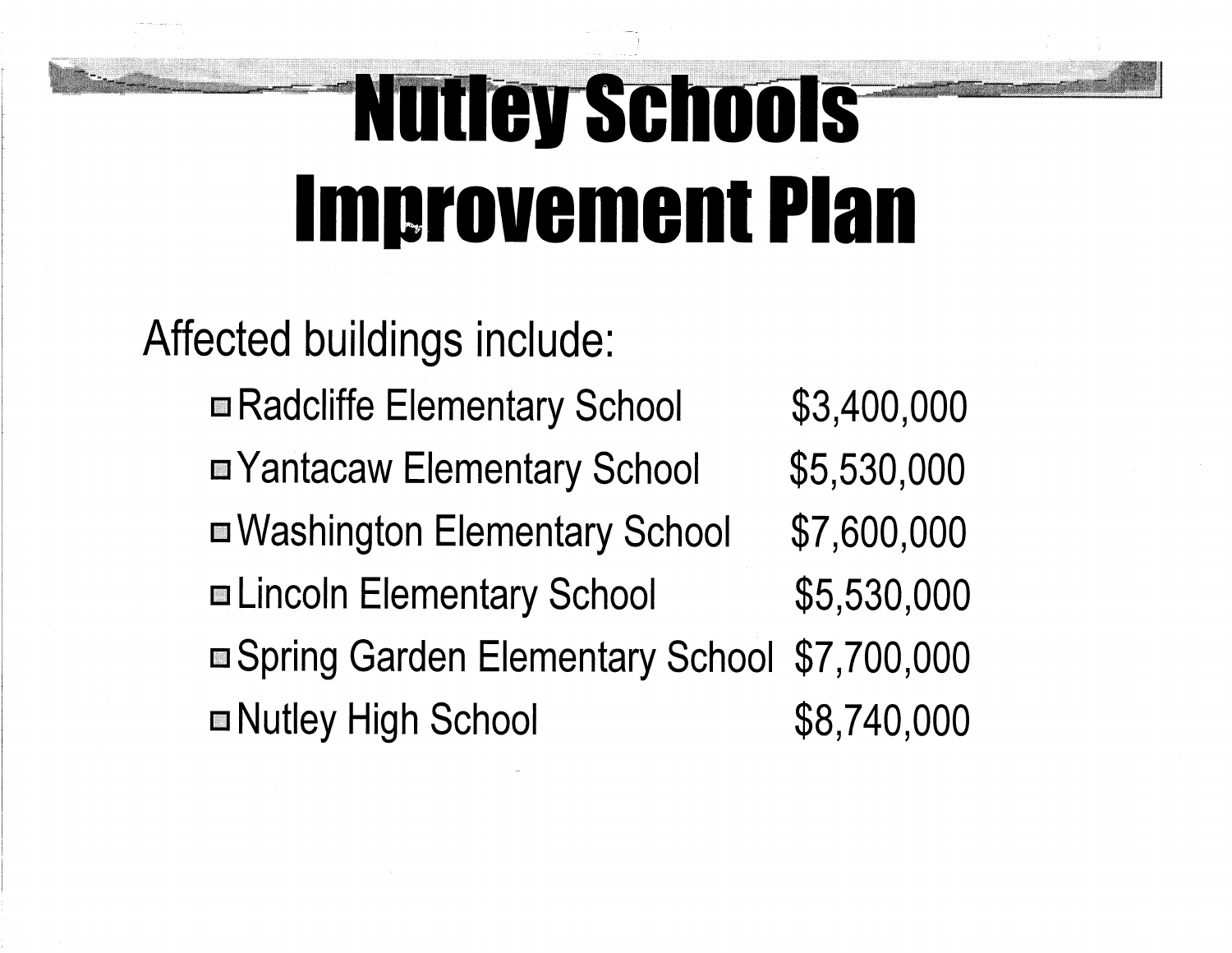Other ideas considered

■ Rebuilding vs. Renovations

- \$25-30 million per building
- 5 elementary schools
- $-$  Total cost = \$125-150 million

\*\*Cost does not include housing students during construction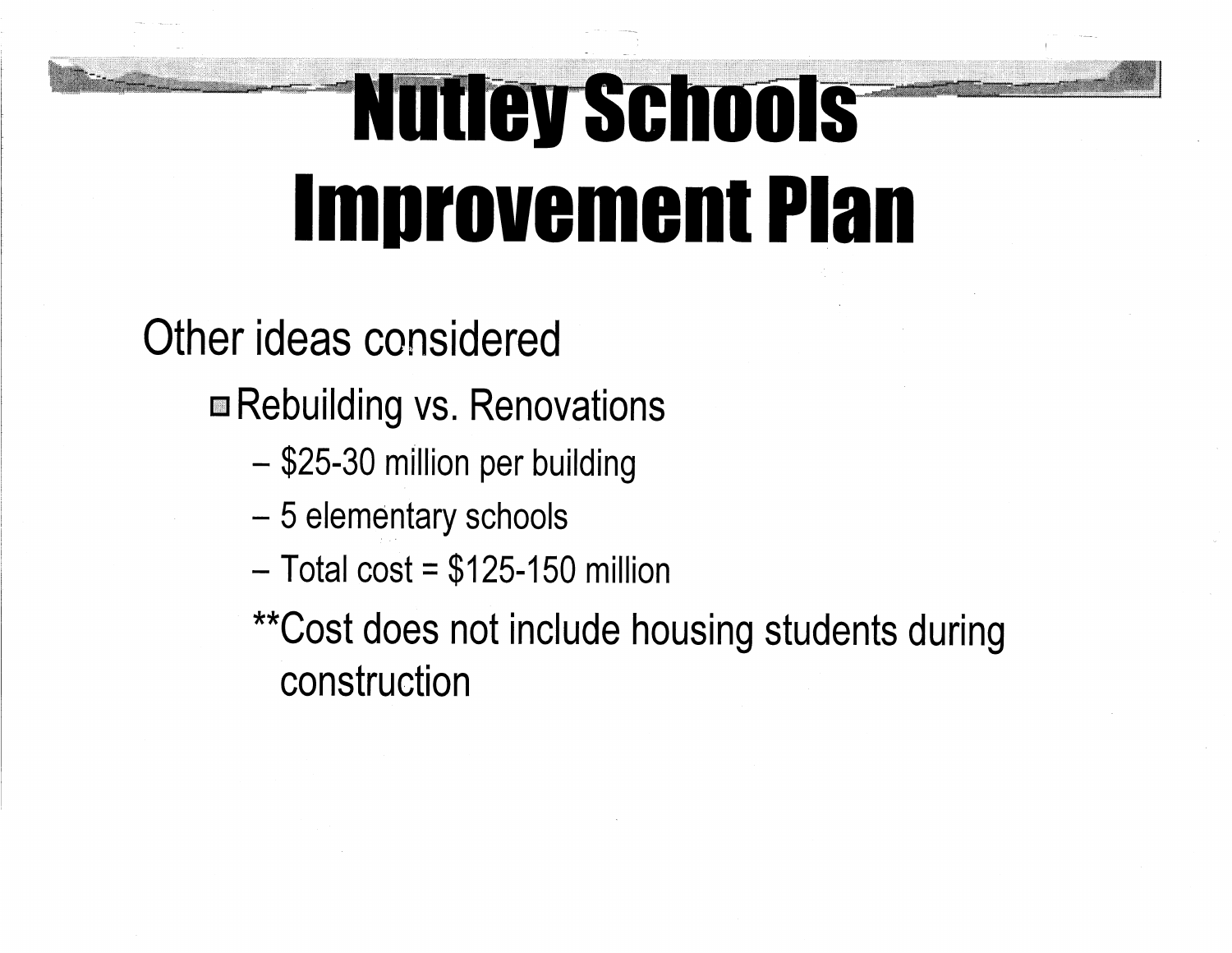Other ideas considered (continued)

■ Consolidation vs. Community schools

- Studies show larger schools are not as effective learning environments as smaller schools
- Requires major additions to existing schools (space not available)
- Would change the character of the community and neighborhood school tradition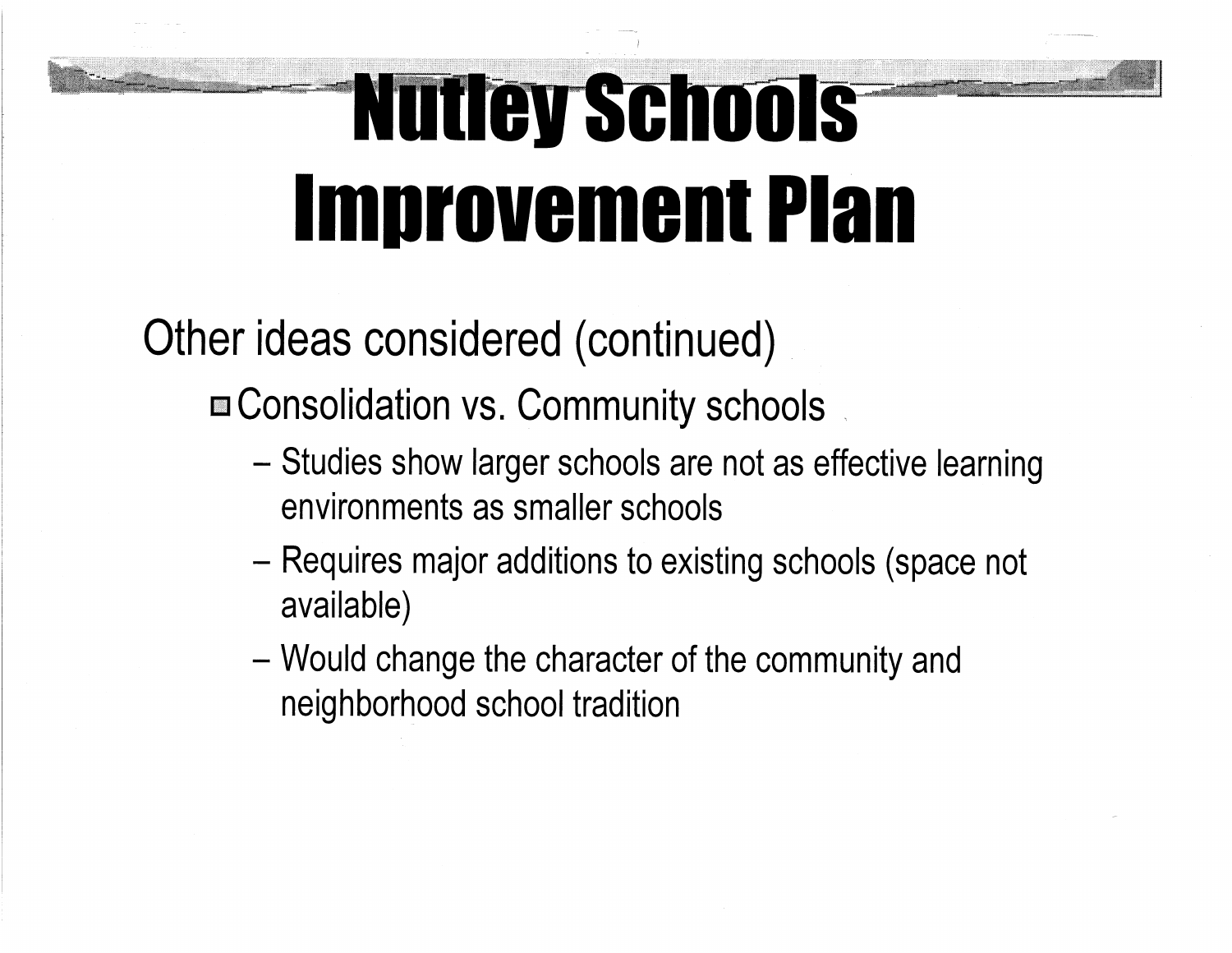Why the operating budget can not address these issues:

 $\blacksquare$  Current annual maintenance budget = \$779,950 ■61% or \$476,209 allocated to personnel/salaries ■\$303,741 remaining (not enough to cover major renovations)

■In-house maintenance covers small renovations and repairs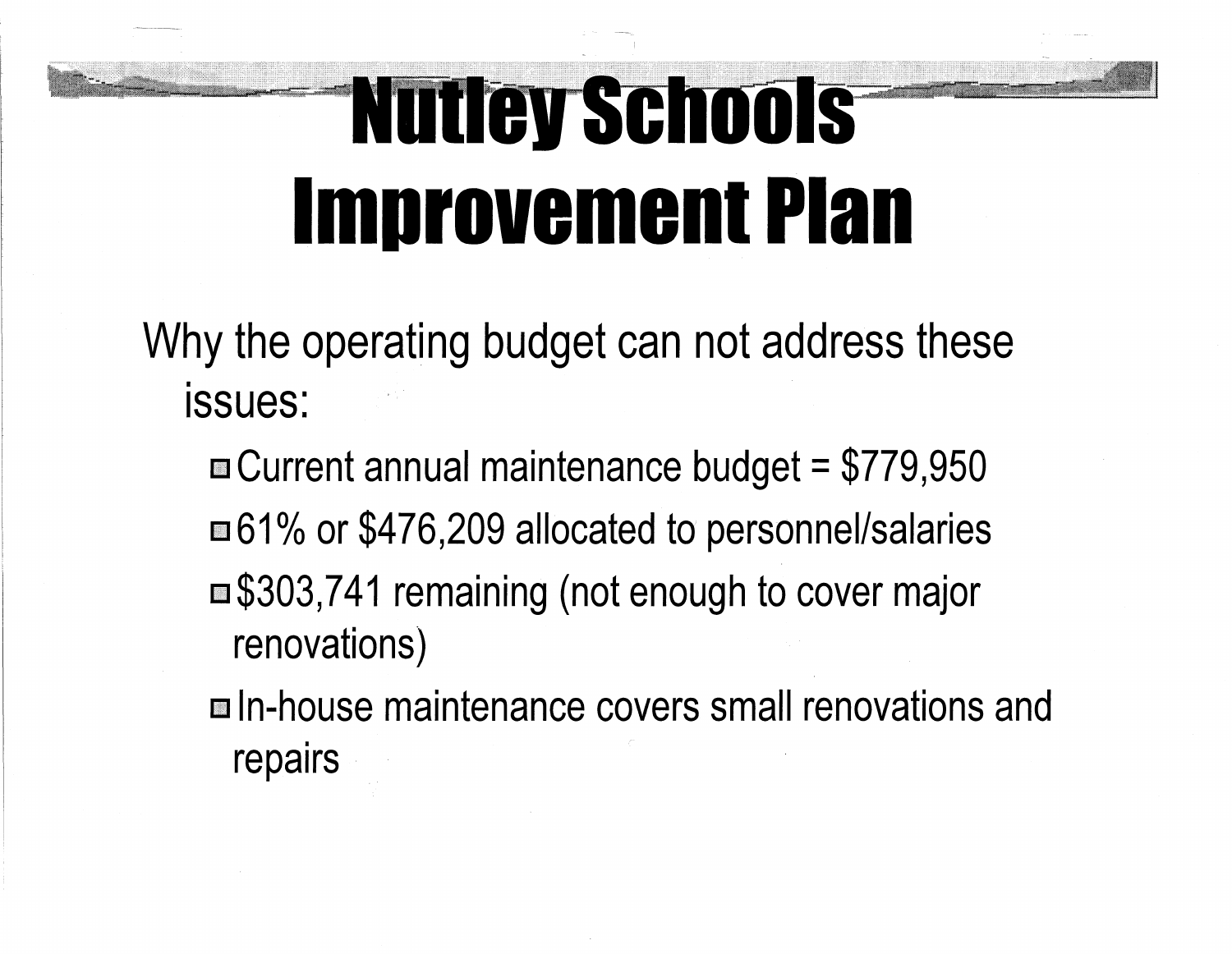Why the operating budget can not address these issues: ( continued)

■ Large renovations must be performed by large construction firms (new roofs, new windows, boilers, security systems, etc...)

■ Increasing the maintenance budget would require reducing funds for educational programs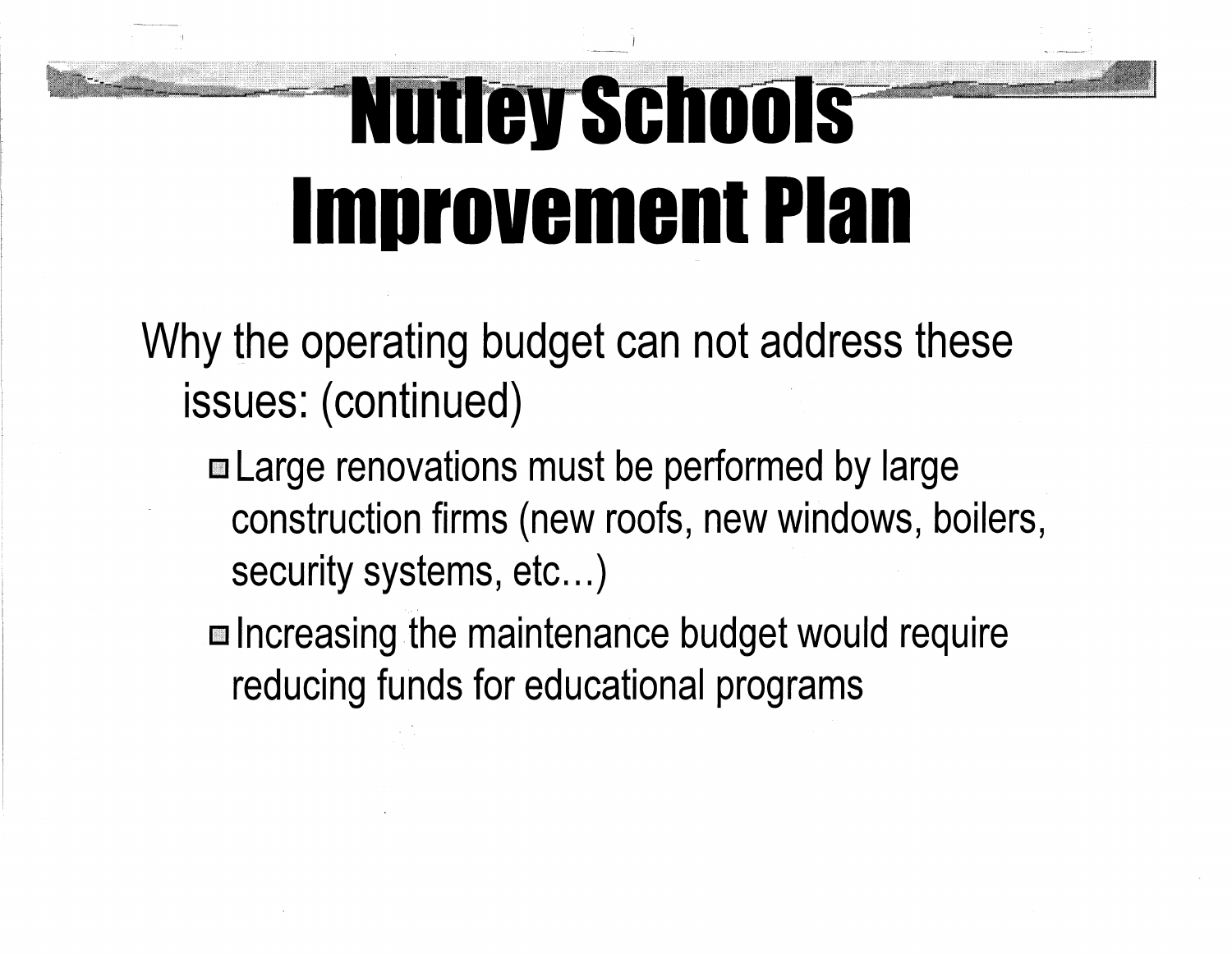Recent facility accomplishments & renovations: ■ High school court yard ■ Weight room ■ Computer labs ■ Music room ■Science wing ■ FMS addition & renovation (work in progress)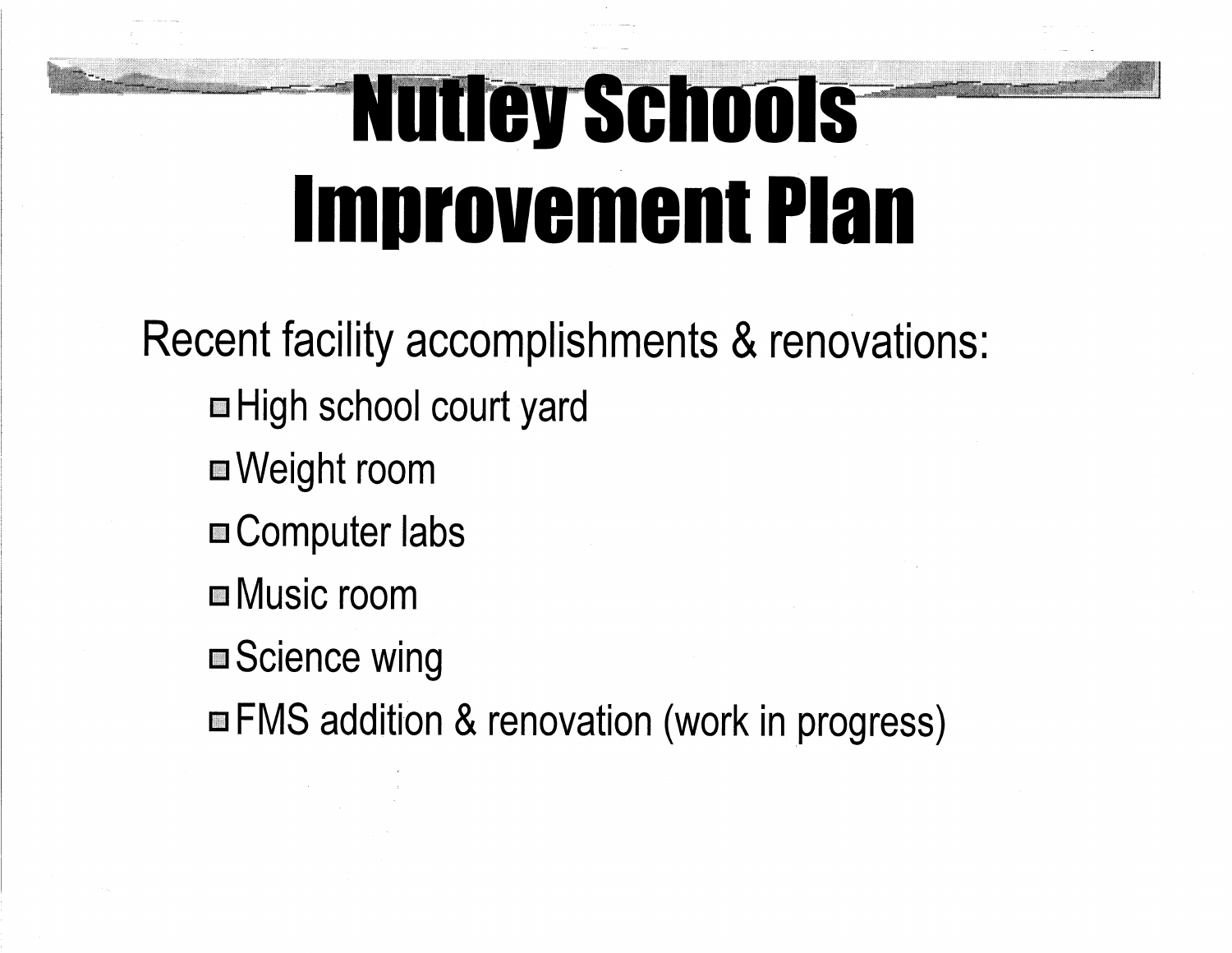Recent facility accomplishments & renovations: (continued)

■ Oval project

 $\blacksquare$  High school gym floor & bleachers

m Radcliffe art room

■ Upgraded cooking room (high school)

■ Yantacaw ceilings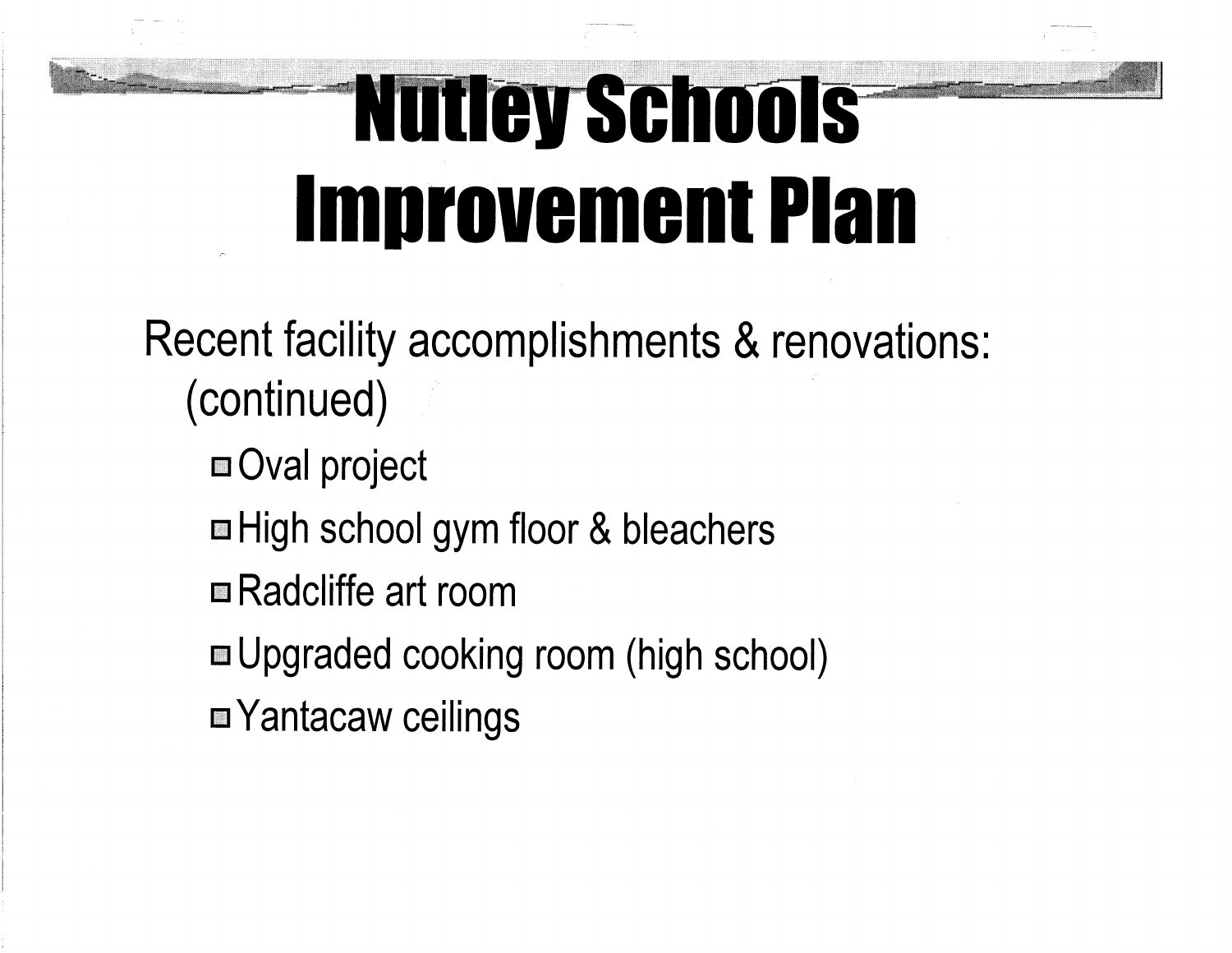Other information:

 $\blacksquare$  No additional staffing requirements in the plan

 $\blacksquare$  Projected savings to the operating budget

- Energy savings with more efficient boilers
- New windows provide better insulation
- Less spending on roof repairs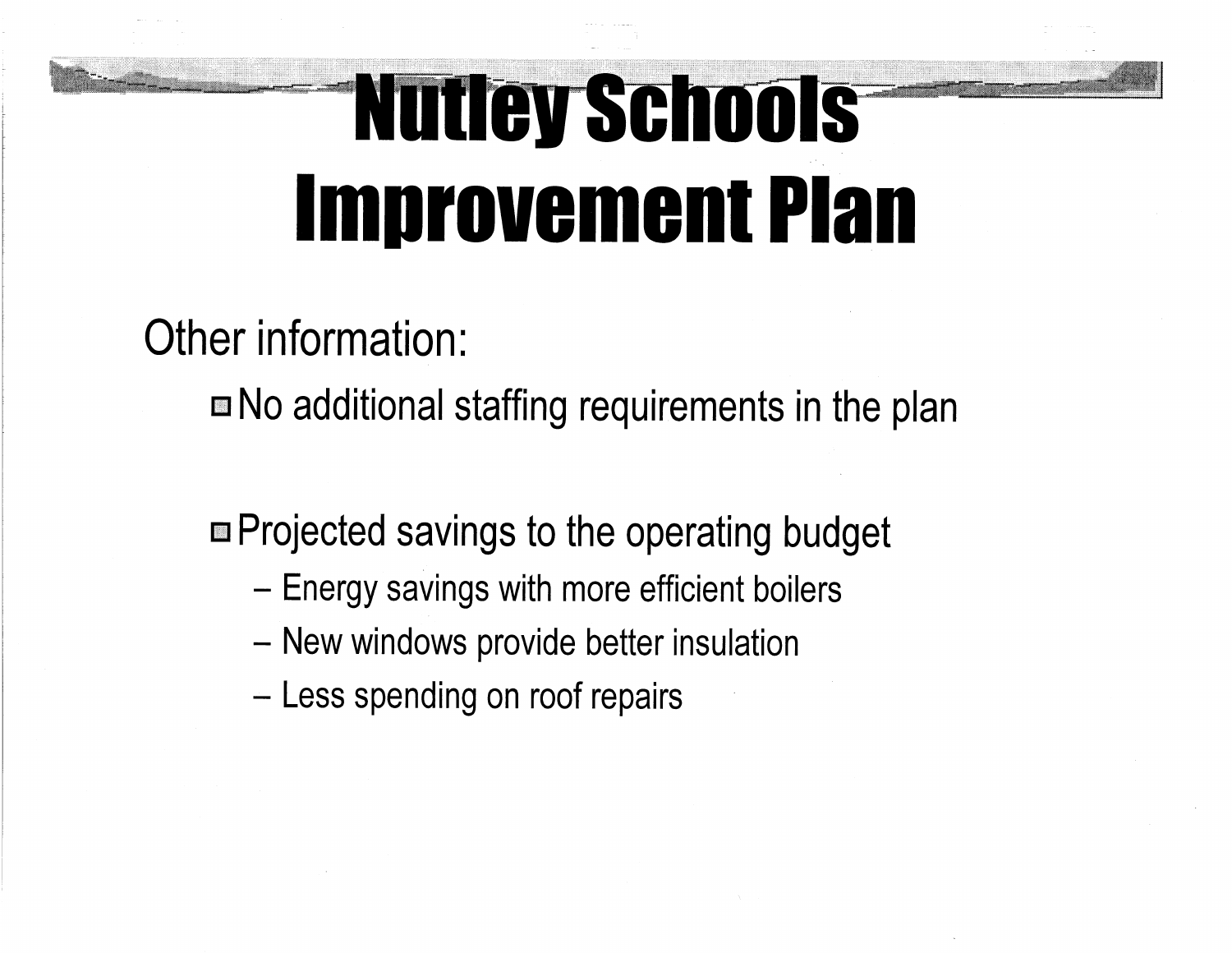Other information: (continued) ■Budgeted per pupil cost 2005-2006 State average =  $$11,554$  vs. Nutley =  $$9,550$ ■Budgeted administrative per pupil cost 2005-2006 State average =  $$1,289$  vs. Nutley =  $$1,180$ ■Budgeted maintenance per pupil cost 2005-2006 State average  $= $1,370$  vs. Nutley  $= $1,138$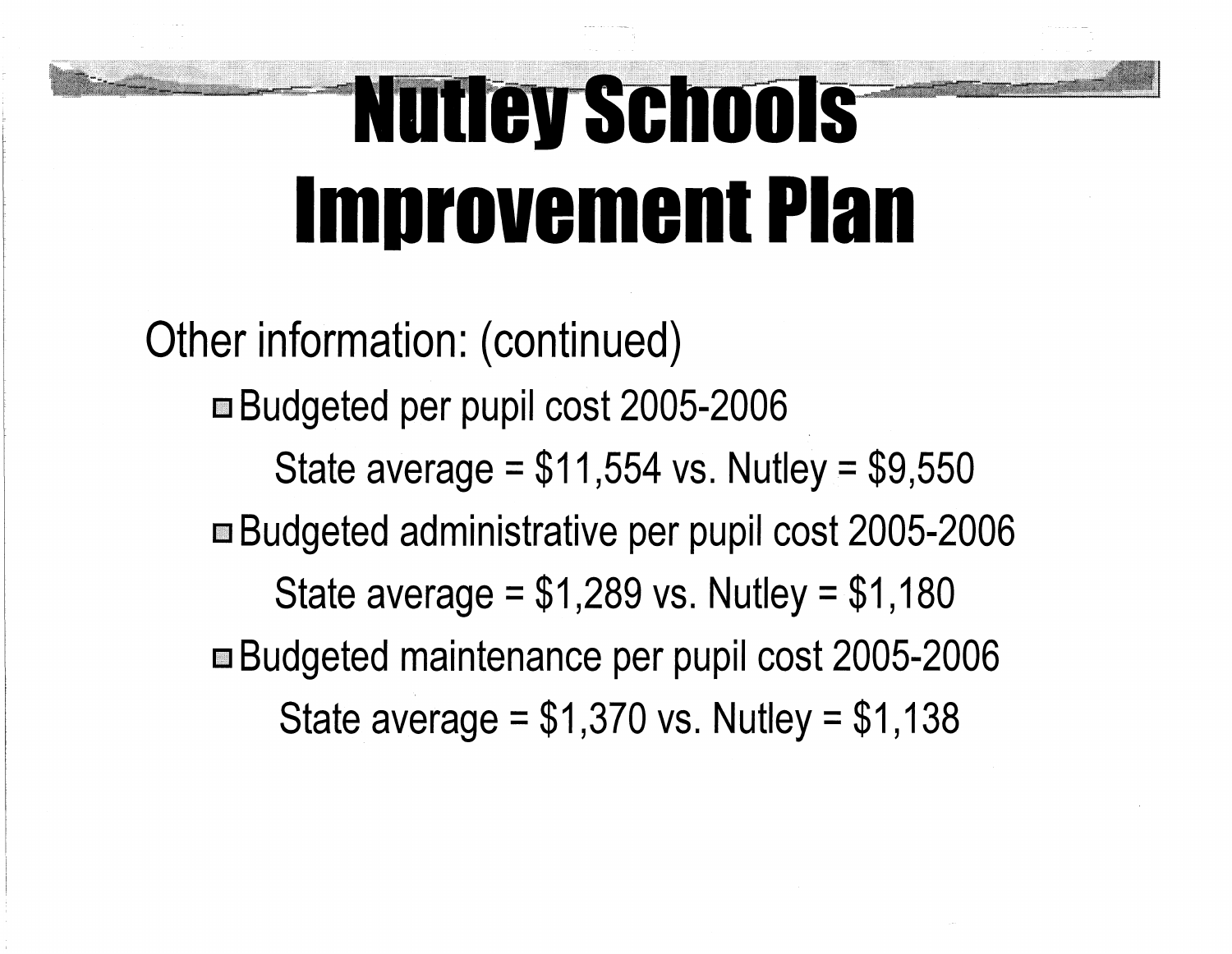The cost:

Total project cost is **\$38,500,000** 

State aid at **39.35o/o** is **\$15,142,217**  {The maximum state aid is 40°/o)

Total cost to the Nutley taxpayer is **\$23,357,783**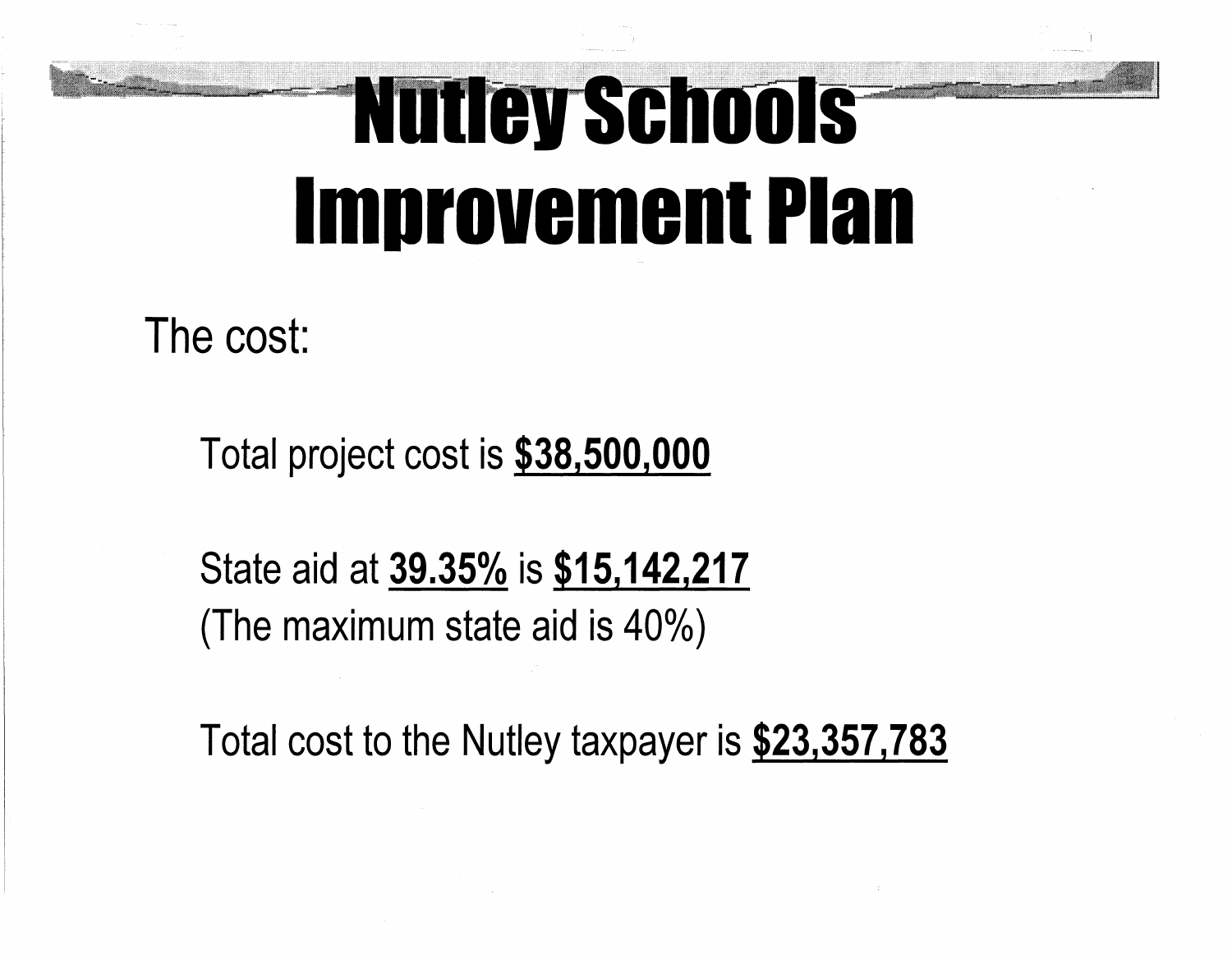The cost: (continued)

Average assessed home value for 2006 in Nutley is \$403,500

Average annual tax impact to the average home is: **\$146**